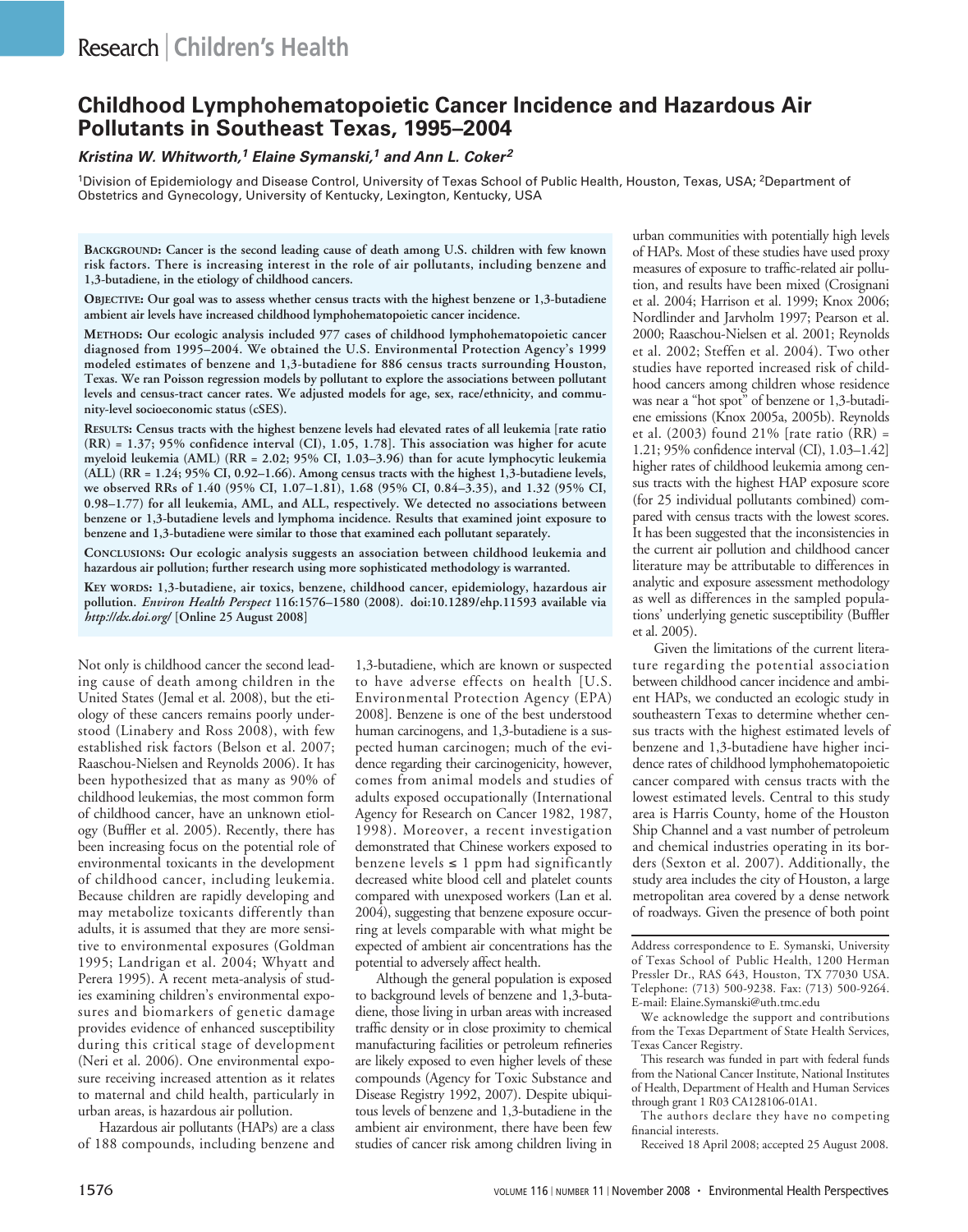and mobile sources of exposure to benzene and 1,3-butadiene, Harris and surrounding counties provided an ideal location to further study potential childhood cancer risks associated with levels of benzene and 1,3-butadiene in ambient air.

# **Materials and Methods**

*Study population.* We identified 997 cases of lymphohematopoietic cancer among children < 20 years of age from the Texas Cancer Registry (TCR), a North American Association of Central Cancer Registries (2007) goldcertified population-based registry. All cases were diagnosed between 1995 and 2004 and resided in one of the following eight counties surrounding Houston, Texas, at the time of diagnosis: Harris, Montgomery, Liberty, Chambers, Fort Bend, Brazoria, Waller, and Galveston. The specific lymphohematopoietic cancers identified were leukemia [*International Classification of Diseases, 10th Revision* (ICD-10) (World Health Organization 1993) codes C91–C95; *n* = 702], non-Hodgkin's lymphoma (NHL) (ICD-10 codes C82–C85; *n* = 140), and Hodgkin's disease (ICD-10 code C81; *n* = 155). We additionally examined, in separate analyses, the two most common types of childhood leukemia: acute lymphocytic leukemia (ALL) and acute myeloid leukemia (AML). We identified 531 cases of ALL and 99 cases of AML. The study protocol was reviewed and approved by the Texas Department of State Health Services and the University of Texas Health Science Center Committee for the Protection of Human Subjects.

*Exposure assessment.* We based the exposure assessment on the address at which the case resided at the time of diagnosis, as reported by the TCR. We excluded 11 cases because their reported address was that of a hospital or other known medical facility. The TCR reported the exact latitude and longitude of the reported residence for 874 (89%) of the remaining cases. For the other 112 cases, the TCR either did not provide the latitude and longitude or provided coordinates for the ZIP code centroid. For these addresses, where applicable, we removed apartment numbers and unnecessary spaces, spelled out abbreviations for farm-to-market road, state highway, and county road, and double-checked the spelling of street names. Once we made these modifications of the addresses, we used AtlasGIS software (version 4.0; ESRI, Redlands, CA) to successfully geocode 47 addresses. The remaining addresses (*n* = 65) were largely post office boxes, rural routes, or incomplete addresses (addresses with only a partial street name or missing a house number). We "matched" these cases to another case based on reported ZIP code, race/ethnicity, and age group and assigned it to the same census tract as their "match." Only nine cases (< 1% of the total) remained for whom an appropriate "match" could not be found, and were therefore excluded.

We obtained population estimates, stratified by race/ethnicity (non-Hispanic white, non-Hispanic black, Hispanic, and other), sex, and age group  $(0-4, 5-9, 10-14, 15-19)$  years), for each of the 886 census tracts in our eightcounty study area from the 2000 U.S. Census Bureau (U.S. Census Bureau 2006). We further excluded 24 cases from analyses because the 2000 census estimated a zero population total for their strata (defined by race/ethnicity, sex, and age group) in the census tract. This left 670 cases of leukemia (510 cases of ALL and 92 cases of AML), 146 Hodgkin's disease cases, and 137 cases of NHL eligible for analysis.

We obtained estimates of ambient air levels of benzene and 1,3-butadiene from the U.S. EPA 1999 National-Scale Air Toxics Assessment (NATA) project. The goal of NATA was to characterize population risk from 177 HAPs in ambient air, including benzene and 1,3-butadiene (U.S. EPA 2008). As part of this project, the U.S. EPA used a computer simulation model, the Assessment System for Population Exposure Nationwide (ASPEN), to estimate annual levels of HAPs for every census tract in the contiguous United States (U.S. EPA 2007). The ASPEN model is based on emissions data for the year in which estimates are made (1999 in our case), and it also accounts for many other factors known to influence ambient air levels of HAPs. These factors include meteorologic data (wind speed and direction), the rate and height of the release, and reactive decay, as well as deposition and secondary formation (U.S. EPA 2007). The census-tract–level ASPEN data for benzene and 1,3-butadiene also include an estimate of background levels of these pollutants, based on available monitoring data (U.S. EPA 2007). Although the ASPEN model produces separate estimates for each type of major emission source [mobile, area, and major (point)], our assessment relied upon the modeled ambient levels of benzene and 1,3-butadiene from all sources combined. We categorized census tract estimates of air pollutant levels into quartiles based on the distribution in the study area and treated them as a nominal variable in all analyses.

*Covariates.* We treated age at diagnosis, sex, race/ethnicity, and community-level socioeconomic status (cSES) as confounders. We assessed age at diagnosis as a categorical variable with four levels (0–4, 5–9, 10–14, and 15–19 years of age). We categorized race/ethnicity as non-Hispanic white, non-Hispanic black, Hispanic, and other. Rather than excluding cases with an unknown race/ethnicity  $(n = 6)$ , we included them in the "other" category because we felt the potential loss of power was less desirable than the minimal effects resulting from the addition of these cases to an already heterogeneous group.

"Socioeconomic status" is a complex term and involves such attributes as income, education level, and household characteristics (Greenwald et al. 1996). Because the TCR does not compile information on measures of these attributes in its database, we constructed a composite index of socioeconomic status based on census-tract–level data from the 2000 Census. We used Stata (version 8; StataCorp, College Station, TX) to conduct a principal components analysis to identify the most relevant factors. The census-tract–level factors we evaluated for inclusion in the composite variable were median household income, median house value, median rent, percent high school diploma, percent college diploma, percent professional degree, percent employed, and percent below the poverty line. The factors included in the final cSES variable, based on their factor loadings, were percent high school diploma, percent professional degree, median household income, median house value, median rent, and percent below poverty. We categorized this variable into quartiles based on its distribution in the entire state of Texas and treated it as an ordinal variable in analyses.

*The association between HAPs and lymphohematopoietic cancer incidence.* We used Poisson regression analyses to explore the association between census-tract–level estimates of benzene and 1,3-butadiene in ambient air and lymphohematopoietic cancer incidence. We conducted analyses separately for each of the following lymphohematopoietic cancer subtypes: all leukemia, ALL, AML, Hodgkin's disease, and NHL. The dependent variable was cancer case count, indexed by census tract, sex, race/ethnicity, and age group. Air pollutant level was the primary exposure under investigation, and we initially ran models separately for each pollutant. Other independent variables included in the model were sex, age group, race/ethnicity, and cSES. We used an offset equal to the log of the 9-year population total for each census tract, sex, and age group combination to account for the different population sizes in each of these groups. We used generalized estimating equations to account for clustering of incidence rates within census tracts. To test for trend, we ran separate models treating air pollutant level in quartiles as an ordinal variable, and we report the Wald *p*-values for trend.

Because preliminary analyses indicated that benzene and 1,3-butadiene levels (broken down by quartiles) were highly correlated (Spearman correlation coefficient = 0.91,  $p < 0.0001$ ), we were unable to include these two variables in the same regression model because of issues associated with collinearity. However, in an effort to consider their joint effect, we created another variable by classifying census tracts based on our quartile categorization of the ASPEN modeled estimates for benzene and 1,3-butadiene. For this "joint"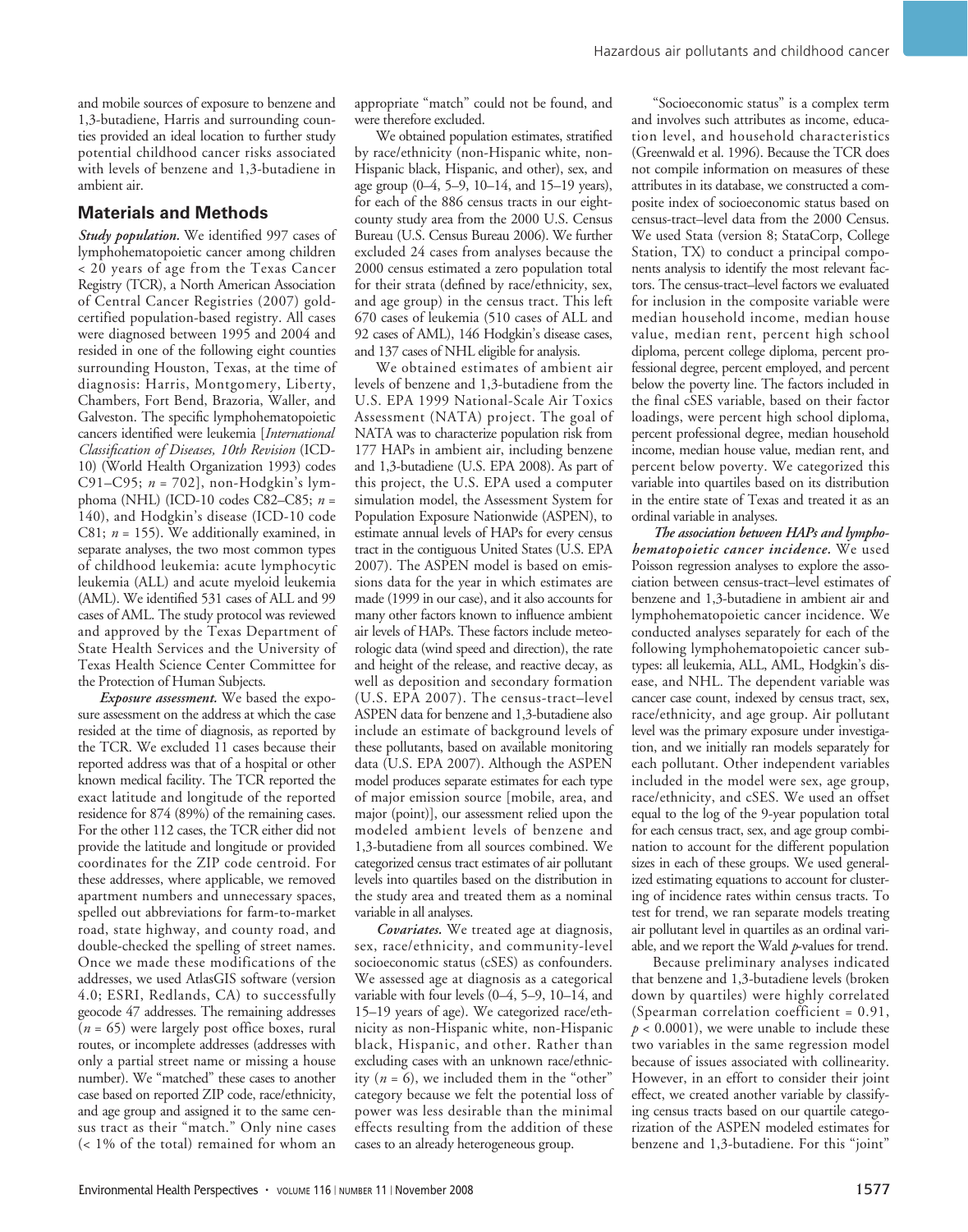exposure variable, we ranked census tracts in the highest quartile for both 1,3-butadiene and benzene levels as "high," and those in the lowest quartile as "low," which served as the referent category. We assigned all other census tracts to the middle category. Using this joint exposure variable, we reran analyses for all cancer subtypes. We completed all analyses in SAS (version 9.1; SAS Institute Inc., Cary, NC).

### **Results**

Table 1 presents the number of cases of each type of lymphohematopoietic cancer included in our study by age, sex, race/ethnicity, and cSES. Cases of ALL and AML were diagnosed at younger ages, whereas Hodgkin's disease cases were generally diagnosed at older ages. Overall, there were a higher proportion of male than female cases. A greater proportion of ALL and AML cases were Hispanic, whereas most Hodgkin's disease and NHL cases were non-Hispanic white. Additionally, regardless of cancer type, our population had a higher proportion of cases in the highest quartile of cSES.

Table 2 presents the distribution of the U.S. EPA ASPEN model estimates for benzene and 1,3-butadiene in the study area. Across the 886 census tracts in our study area, ambient air levels ranged from 0.42 to 9.05  $\mu$ g/m<sup>3</sup> for benzene and from 0.01 to 2.41  $\mu$ g/m<sup>3</sup> for 1,3-butadiene. The median benzene level in the eight-county study area  $(1.72 \text{ µg/m}^3)$  is approximately 10 times the median level of 1,3-butadiene (0.16  $\mu$ g/m<sup>3</sup>).

We found that census tracts with the highest ambient air levels of benzene had elevated rates of all leukemia (RR = 1.37; 95% CI, 1.05–1.78) and AML (RR = 2.02; 95% CI, 1.03–3.96) compared with census tracts with the lowest estimated levels (Table 3).

Additionally, these census tracts had 1.24 (95% CI, 0.92–1.66) times the rate of ALL compared with census tracts with the lowest levels, although this estimate was not statistically significant. We detected a statistically significant trend of increasing incidence rates with increasing estimated levels of benzene for all leukemias combined ( $p = 0.03$ ) and a borderline significant trend for AML (*p* = 0.06). We observed no trend for ALL. No associations were observed between benzene levels in ambient air and Hodgkin's disease or NHL.

Relative to census tracts with the lowest levels, we observed significantly increased rates of all leukemia among census tracts with the highest levels of ambient 1,3-butadiene (RR = 1.40; 95% CI, 1.07–1.81) as well as a significant trend  $(p = 0.01)$  (Table 4). We also observed 32% (RR = 1.32; 95% CI, 0.98–1.77) and 68% (RR = 1.68; 95% CI, 0.84–3.35) higher (albeit insignificant) rates of ALL and AML, respectively, in these census tracts compared with census tracts with the lowest levels of 1,3-butadiene. We found a borderline significant trend between rates of ALL ( $p = 0.06$ ) and 1,3-butadiene levels. We observed no statistically significant trend between rates of AML and 1,3-butadiene levels. We detected no association between estimated 1,3-butadiene levels and incidence of Hodgkin's disease or NHL.

In examining the effect of concomitant exposure to benzene and 1,3-butadiene, for each specific cancer type examined, the estimated RRs comparing the highest exposure group to the lowest were similar in magnitude to the results from the analyses of the independent effects of benzene and 1,3-butadiene (data not shown). However, only the point estimate for all leukemias remained statistically significant.

#### **Discussion**

We found significantly higher rates of leukemia in census tracts with the highest ambient levels of benzene and 1,3-butadiene, as estimated from the U.S. EPA ASPEN model for 1999 (U.S. EPA 2007). We also observed elevated rates of the two most common types of childhood leukemia, ALL and AML, associated with benzene levels. We detected similar results for 1,3-butadiene, although these results were not statistically significant. Our results are consistent with the only other study to have examined childhood cancer rates with ambient air levels of HAPs (Reynolds et al. 2003). Similar to our investigation, Reynolds et al. (2003) used the U.S. EPA ASPEN model for 25 HAPs to create a single exposure score; they did not, however, examine rates in relation to individual pollutants. Reynolds et al. (2003) reported significantly higher rates of childhood leukemia ( $\overline{RR} = 1.21$ ;  $95\%$  CI, 1.03–1.42) and increased rates of ALL and AML (ALL: RR = 1.19; 95% CI, 1.00–1.43; AML: RR = 1.46; 95% CI, 0.97–2.19) among census tracts with the highest HAP exposure score.

The few other studies that have explored the potential association between childhood cancer and air pollution have produced equivocal results. Of four studies reporting statistically significant positive results, three used measures of traffic density (Crosignani et al. 2004; Nordlinder and Jarvholm 1997; Pearson et al. 2000), and one study examined residential distance from roadways (Knox 2006) to assess exposure. In contrast, two case–control studies found no association between traffic density and childhood leukemia (Reynolds et al. 2002; Steffen et al. 2004), and one case–control study found no significant risk of leukemia associated with residence within 100 m of either a main road or a gas station (Harrison et al. 1999).

Our study has the benefit of being population based and not subject to selection bias. With more than a decade of cancer incidence data for the greater Houston area, we also had sufficient power to evaluate risk associated with

| Table 2. Distribution of 1999 EPA ASPEN modeled       |
|-------------------------------------------------------|
| estimates of benzene and 1,3-butadiene in ambient     |
| air in the eight-county study area ( $n = 886$ census |
| tracts).                                              |

|                            | Benzene<br>$(\mu q/m^3)$ | 1.3-Butadiene<br>$(\mu q/m^3)$ |
|----------------------------|--------------------------|--------------------------------|
| Arithmetic mean            | 1.95                     | 0.19                           |
| Geometric mean<br>(95% CI) | 1.72 (1.04-2.84)         | $0.14(0.07 - 0.30)$            |
| Geometric SD               | 1.65                     | 2 14                           |
| Minimum                    | 0.42                     | 0.01                           |
| Maximum                    | 9.05                     | 241                            |
| Percentile                 |                          |                                |
| 25 <sub>th</sub>           | 1 28                     | n 11                           |
| 50th                       | 1.72                     | 0.16                           |
| 75th                       | 2.36                     | n 21                           |
| 90th                       | 3.18                     | 0.31                           |
| 99th                       | 5.50                     | 0.60                           |

**Table 1.** Number of childhood cancer cases in Harris, Liberty, Montgomery, Chambers, Fort Bend, Waller, Brazoria, and Galveston Counties, Texas, 1995–2004, with geocodable address at diagnosis, by age, sex, race/ethnicity, and cSES [n (%)].

| Characteristic     | All leukemia<br>$(n = 670)$ | ALL<br>$(n = 510)$ | AML<br>$(n = 92)$ | Hodgkin's disease<br>$(n = 146)$ | <b>NHL</b><br>$(n = 137)$ |
|--------------------|-----------------------------|--------------------|-------------------|----------------------------------|---------------------------|
| Age (years)        |                             |                    |                   |                                  |                           |
| < 5                | 309(46.1)                   | 244 (47.8)         | 37(40.2)          | 4(2.7)                           | 28 (20.4)                 |
| $5 - 9$            | 146 (21.8)                  | 127 (24.9)         | 13(14.1)          | 12(8.2)                          | 39(28.5)                  |
| $10 - 14$          | 116 (17.3)                  | 85(16.7)           | 15 (16.3)         | 41 (28.1)                        | 25(18.3)                  |
| $15 - 19$          | 99 (14.8)                   | 54 (10.6)          | 27(29.4)          | 89 (61.0)                        | 45 (32.8)                 |
| Sex                |                             |                    |                   |                                  |                           |
| Male               | 364 (54.3)                  | 274 (53.7)         | 52(56.5)          | 93(63.7)                         | 97 (70.8)                 |
| Female             | 306 (45.7)                  | 236 (46.3)         | 40 (43.5)         | 53 (36.3)                        | 40 (29.2)                 |
| Race/ethnicity     |                             |                    |                   |                                  |                           |
| Non-Hispanic white | 265 (39.6)                  | 198 (38.8)         | 36(39.1)          | 64 (43.8)                        | 71 (51.8)                 |
| Non-Hispanic black | 57(8.5)                     | 38(7.5)            | 15 (16.3)         | 30(20.6)                         | 15(11.0)                  |
| Hispanic           | 315(47.0)                   | 249 (48.8)         | 37(40.2)          | 41 (28.1)                        | 43 (31.4)                 |
| Other              | 33(4.9)                     | 25(4.9)            | 4(4.4)            | 11(7.5)                          | 8(5.8)                    |
| $cSES^a$           |                             |                    |                   |                                  |                           |
| $1$ (low)          | 142 (21.2)                  | 107 (21.0)         | 24 (26.1)         | 30(20.5)                         | 19 (13.9)                 |
| 2                  | 139 (20.7)                  | 113 (22.2)         | 16 (17.4)         | 29 (19.9)                        | 30(21.9)                  |
| 3                  | 152 (22.7)                  | 109 (21.4)         | 22 (23.9)         | 32(21.9)                         | 34 (24.8)                 |
| 4 (high)           | 237 (35.4)                  | 181 (35.5)         | 30(32.6)          | 55 (37.7)                        | 54 (39.4)                 |

*<sup>a</sup>*Contains information from the following factors: percent high school diploma, percent professional degree, median household income, median house value, median rent, and percent below poverty. We categorized cSES into quartiles based on its distribution in Texas.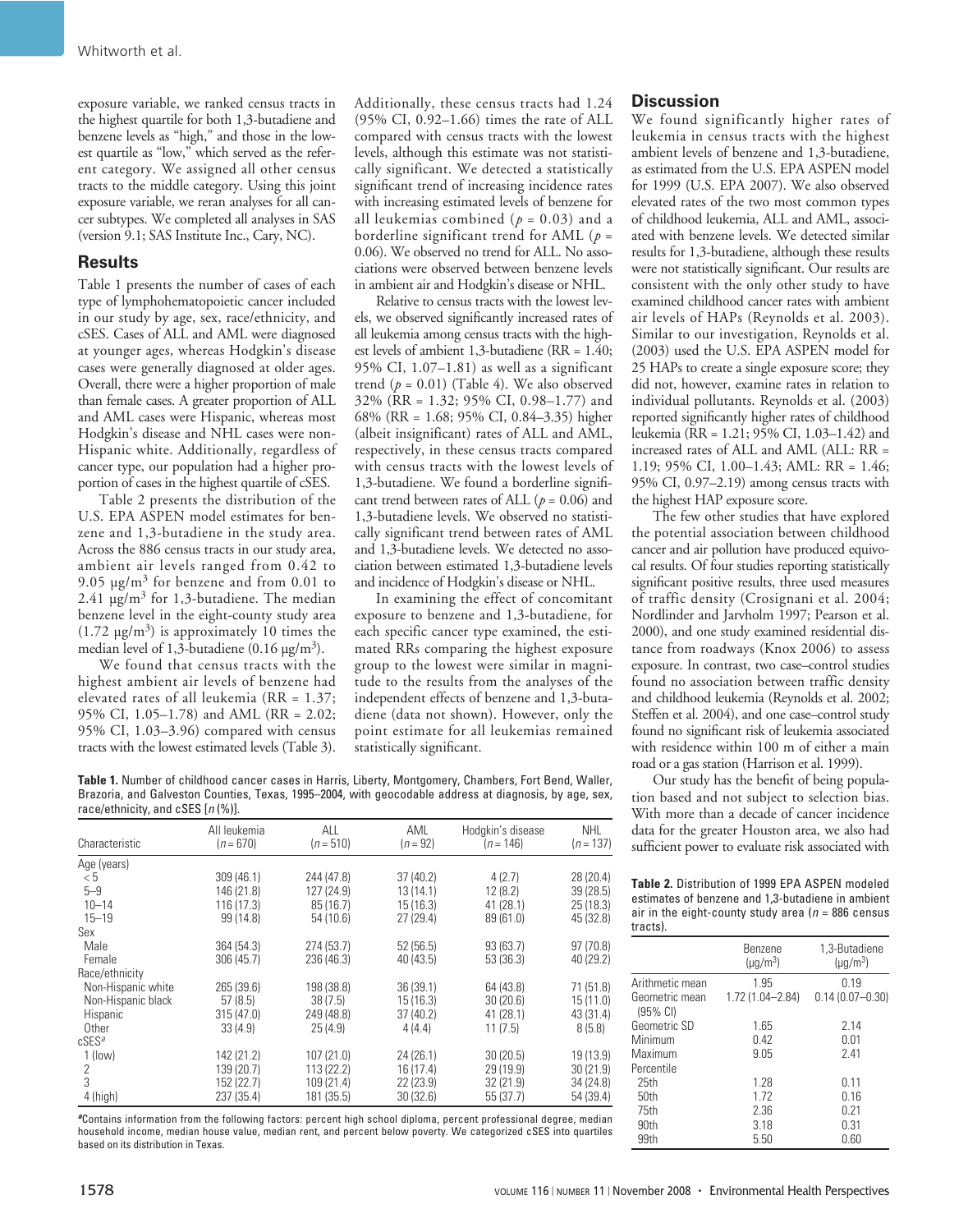HAP exposure. Additionally, we chose to study childhood cancers, which have a shorter latency period than adult cancers and therefore present fewer methodologic challenges when studying environmental exposures. We used an innovative method of assigning cases with "difficult" or "nongeocodable" addresses, most of which were post office boxes, to census tracts by "matching" them to another case with similar demographic characteristics and reporting the same residential ZIP code. This method of assignment is an improvement over discarding data for subjects for whom an exact match cannot be made or by assigning these cases to the ZIP code centroid, which may create an artificial cluster of cases in one location and result in nondifferential exposure misclassification (Hurley et al. 2003).

A limitation of our study is the potential for ecologic fallacy, which may result when using grouped versus individual-level data. Nonetheless, an ecologic study design is efficient when little is known about the association under study (Friis and Sellers 2004), as is the case for childhood cancer and HAPs. Moreover, the smaller the geographic unit of analysis, the more likely bias resulting from aggregation will be minimized (Diggle and Elliott 1995). We chose to analyze data at the census tract level, which we felt to be the smallest possible spatial resolution at which to aggregate without sacrificing so much power that we could no longer detect an association. Because of the aggregate nature of our composite measure of socioeconomic status, there was likely misclassification of this variable. Also, the U.S. Census does not provide intercensus estimates at the subcounty level. Moreover, in our study, it was necessary to have population totals by race/ethnicity, age, and sex for each census tract (32 groups in total), and the accuracy of population projections for small areas has been called into question (Smith and Shahidullah 1995). Given these difficulties, we chose to develop our 10 year subpopulation estimates using the 2000 U.S. Census (U.S. Census Bureau 2006) even though we recognize that there was likely intercensus variability in population growth or decline during this period.

We based our exposure assignment on address at diagnosis, which may not represent the address at which the case or case mother resided during the prenatal or postnatal periods, which may be etiologically more relevant. Few studies have examined the degree of residential stability in epidemiologic investigations (Canfield et al. 2006; Hurley et al. 2003), and we are aware of none that have examined this issue in studies of childhood cancer. To examine possible effects of exposure misclassification due to residential mobility, we ran sensitivity analyses restricting cases to those diagnosed at ages < 5 years. For NHL, which had a majority of cases diagnosed at later ages, we found increased rates compared with the analyses including children of all ages (benzene: RR = 1.49; 95% CI, 2.04–4.54; 1,3-butadiene: RR = 1.61; 95% CI, 0.53–4.90). We also repeated the sensitivity analysis for all leukemias and each subtype (there were too few cases of Hodgkin's disease diagnosed before 5 years of age to analyze) and found results similar to those presented among all children. These results indicate that mobility is likely not as large a problem for childhood cancers that are diagnosed earlier, such as leukemia, compared with those that are diagnosed at later ages (e.g., NHL).

The ASPEN data provide the advantage of a complex dispersion modeling approach using myriad information about sources and fate and transport of pollutants. The ASPEN model accounts for multiple factors that influence

HAP levels in the environment (e.g., meteorologic conditions, emission height, deposition, and secondary formation) and represents a more robust measure of potential exposure than has previously been used in studies of childhood cancer and HAPs. Despite this advantage, our exposure assessment is subject to error. Limitations of the modeling approach include uncertainties in the emissions inventory and the inherent inability to capture variability within a census tract (Ozkaynak et al. 2008). Additionally, we relied upon levels of benzene and 1,3-butadiene in ambient air in 1999. Because cases were diagnosed in 1995–2004, the etiologic window of exposure varied over calendar time, so some misclassification of exposure is likely. On the one hand, data for a single year in the midpoint of this

| Table 3. Adjusted RRs for the association between 1999 U.S. EPA ASPEN modeled estimates of ambient |
|----------------------------------------------------------------------------------------------------|
| benzene levels and lymphohematopoietic cancer incidence among children (< 20 years of age).        |

| Cancer type       | Benzene level | No. of<br>census tracts | No. of<br>cases | Adjusted<br>RR <sup>a</sup> (95% CI) | p-Value | p-Value<br>for trend |
|-------------------|---------------|-------------------------|-----------------|--------------------------------------|---------|----------------------|
| Hodgkin's disease | Low           | 221                     | 36              | 1.00                                 |         |                      |
|                   | Medium-low    | 222                     | 42              | $1.17(0.74 - 1.85)$                  | 0.500   |                      |
|                   | Medium-high   | 221                     | 31              | $1.07(0.66 - 1.72)$                  | 0.789   |                      |
|                   | High          | 222                     | 37              | $1.52(0.92 - 2.52)$                  | 0.101   | 0.163                |
| <b>NHL</b>        | Low           | 221                     | 42              | 1.00                                 |         |                      |
|                   | Medium-low    | 222                     | 40              | $0.96(0.62 - 1.48)$                  | 0.853   |                      |
|                   | Medium-high   | 221                     | 27              | $0.84(0.52 - 1.36)$                  | 0.484   |                      |
|                   | High          | 222                     | 28              | $1.06(0.60 - 1.87)$                  | 0.852   | 0.936                |
| All leukemia      | Low           | 221                     | 157             | 1.00                                 |         |                      |
|                   | Medium-low    | 222                     | 183             | $1.13(0.91 - 1.40)$                  | 0.269   |                      |
|                   | Medium-high   | 221                     | 156             | $1.10(0.87 - 1.40)$                  | 0.415   |                      |
|                   | High          | 222                     | 174             | $1.37(1.05 - 1.78)$                  | 0.019   | 0.034                |
| ALL               | Low           | 221                     | 116             | 1.00                                 |         |                      |
|                   | Medium-low    | 222                     | 147             | $1.23(0.97 - 1.56)$                  | 0.092   |                      |
|                   | Medium-high   | 221                     | 123             | $1.14(0.87 - 1.49)$                  | 0.349   |                      |
|                   | High          | 222                     | 124             | $1.24(0.92 - 1.66)$                  | 0.153   | 0.186                |
| AML               | Low           | 221                     | 21              | 1.00                                 |         |                      |
|                   | Medium-low    | 222                     | 20              | $0.93(0.50 - 1.72)$                  | 0.813   |                      |
|                   | Medium-high   | 221                     | 20              | $1.11(0.59 - 2.10)$                  | 0.747   |                      |
|                   | High          | 222                     | 31              | 2.02 (1.03-3.96)                     | 0.040   | 0.063                |

*<sup>a</sup>*Adjusted for age, sex, race/ethnicity, and cSES.

**Table 4.** Adjusted RRs for the association between 1999 U.S. EPA ASPEN modeled estimates of ambient 1,3-butadiene levels and lymphohematopoietic cancer incidence among children (< 20 years of age).

| Cancer type       | 1.3-Butadiene<br>level | No. of<br>census tracts | No. of<br>cases | Adjusted<br>RR <sup>a</sup> (95% CI) | p-Value | p-Value<br>for trend |
|-------------------|------------------------|-------------------------|-----------------|--------------------------------------|---------|----------------------|
| Hodgkin's disease | Low                    | 221                     | 36              | 1.00                                 |         |                      |
|                   | Medium-low             | 221                     | 43              | $1.16(0.73 - 1.82)$                  | 0.530   |                      |
|                   | Medium-high            | 221                     | 32              | $1.10(0.69 - 1.76)$                  | 0.694   |                      |
|                   | High                   | 223                     | 35              | $1.41(0.85 - 2.34)$                  | 0.186   | 0.236                |
| <b>NHL</b>        | Low                    | 221                     | 42              | 1.00                                 |         |                      |
|                   | Medium-low             | 221                     | 36              | $0.85(0.54 - 1.34)$                  | 0.485   |                      |
|                   | Medium-high            | 221                     | 33              | $1.01(0.63 - 1.61)$                  | 0.965   |                      |
|                   | High                   | 223                     | 26              | $0.99(0.57 - 1.71)$                  | 0.960   | 0.986                |
| All leukemia      | Low                    | 221                     | 147             | 1.00                                 |         |                      |
|                   | Medium-low             | 221                     | 184             | 1.22 (0.98-1.52)                     | 0.081   |                      |
|                   | Medium-high            | 221                     | 172             | 1.25 (0.99-1.58)                     | 0.066   |                      |
|                   | High                   | 223                     | 167             | $1.40(1.07 - 1.81)$                  | 0.013   | 0.013                |
| ALL               | Low                    | 221                     | 108             | 1.00                                 |         |                      |
|                   | Medium-low             | 221                     | 145             | $1.31(1.02 - 1.68)$                  | 0.034   |                      |
|                   | Medium-high            | 221                     | 136             | $1.31(1.00 - 1.71)$                  | 0.052   |                      |
|                   | High                   | 223                     | 121             | $1.32(0.98 - 1.77)$                  | 0.064   | 0.056                |
| AML               | Low                    | 221                     | 20              | 1.00                                 |         |                      |
|                   | Medium-low             | 221                     | 23              | $1.12(0.61 - 2.06)$                  | 0.721   |                      |
|                   | Medium-high            | 221                     | 22              | $1.20(0.64 - 2.27)$                  | 0.570   |                      |
|                   | High                   | 223                     | 27              | 1.68 (0.84-3.35)                     | 0.142   | 0.163                |

*<sup>a</sup>*Adjusted for age, sex, race/ethnicity, and cSES.